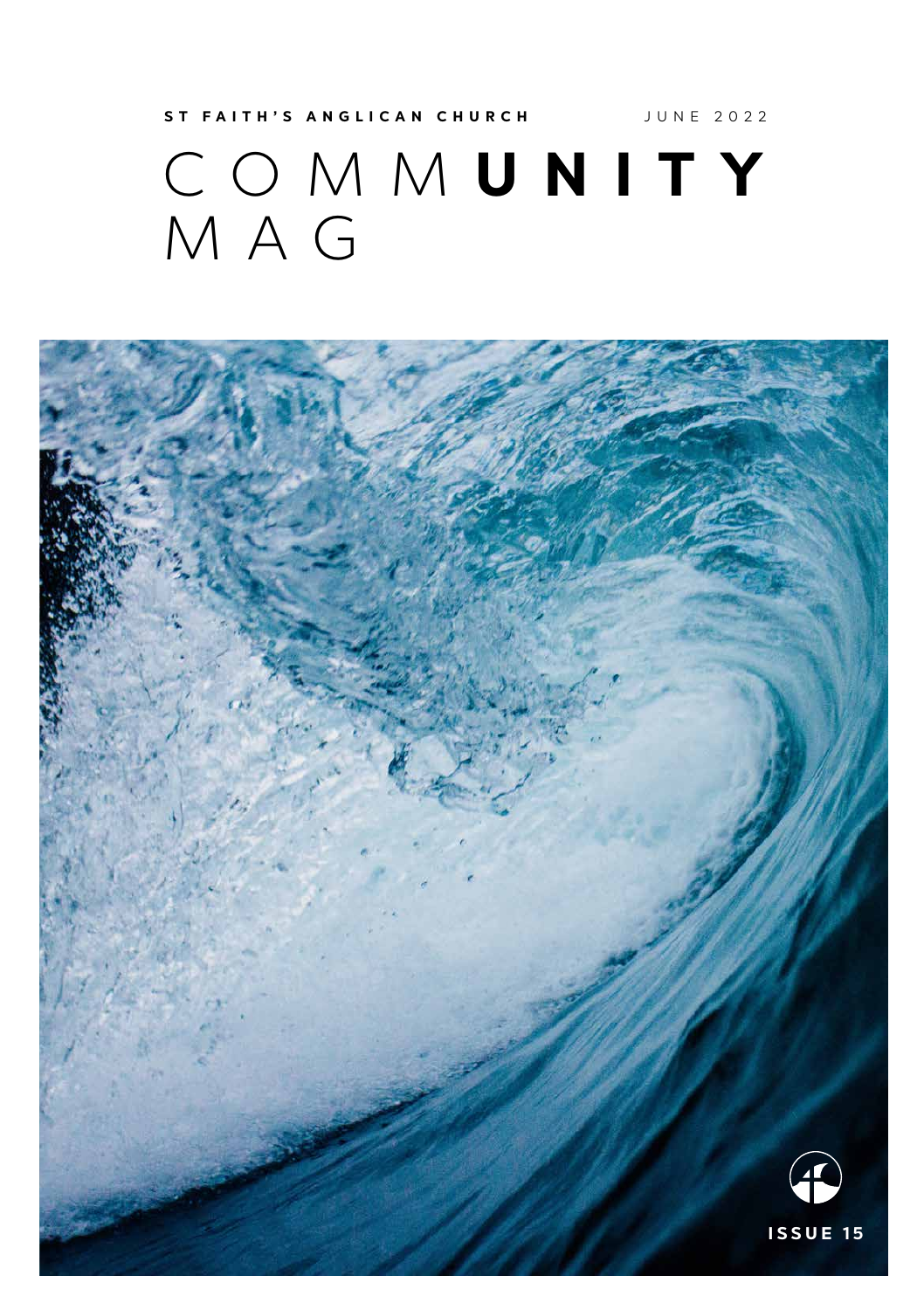# **CONTENTS**

- MESSAGE FROM SENIOR PASTOR **4**
	- ANGLICAN OP SHOPS **6**
- DISCOVER **8**
	- CHILLOUT **9**
	- MEET A MEMER **10**
		- EQUIP **12**
		- GIVING **13**
		- PRAYER DIARY **14**

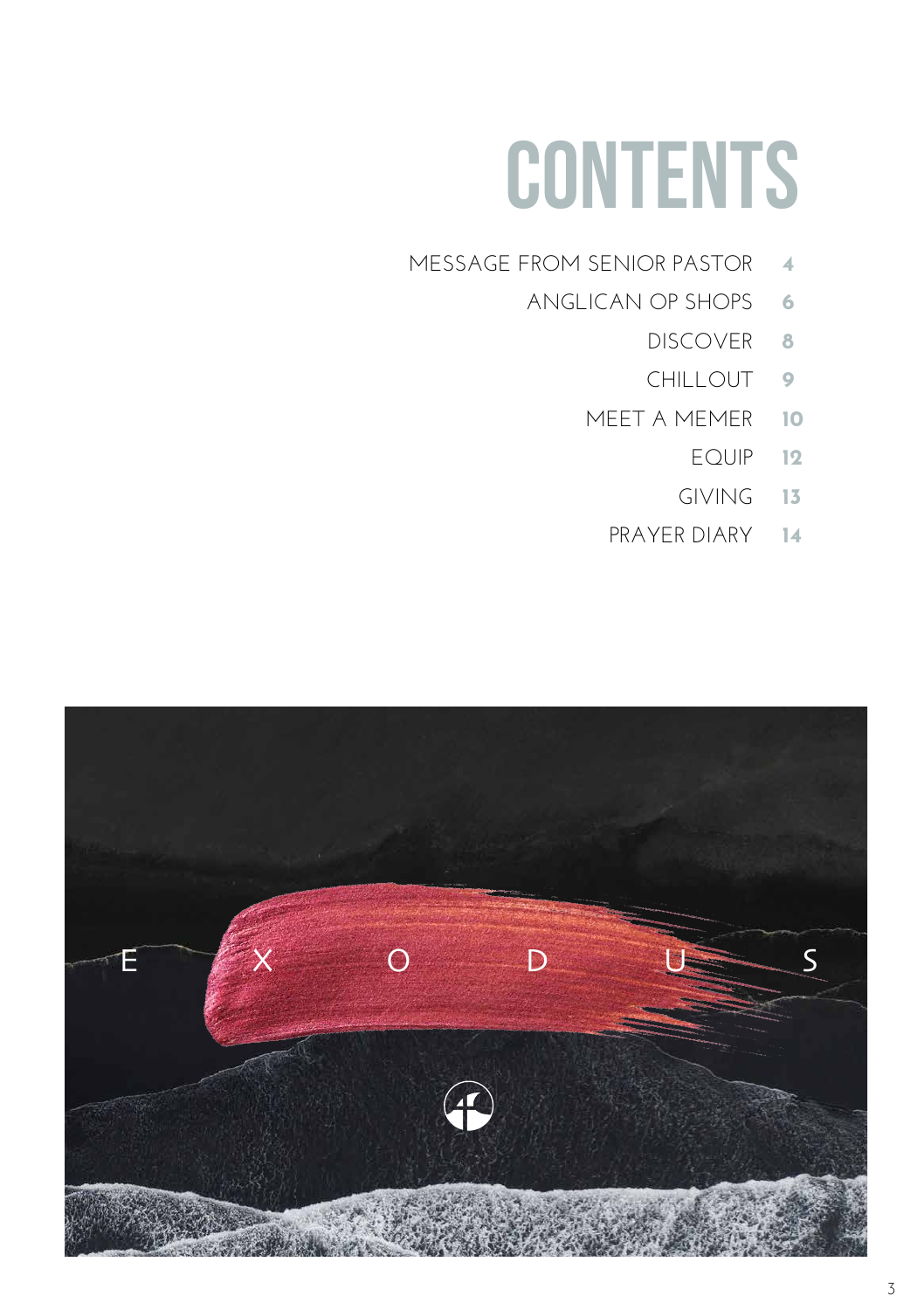## MESSAGE FROM OUR SENIOR pastor

BEN MOLYNEUX



Many of you are aware that late last year our church engaged a group called Reach Australia – an organisation that helps churches like ours look 'under the bonnet' and assess how we're going as a church and look to the future together. During our consultation with Reach Australia, our staff spent considerable time together chewing over the question, 'why do we exist as a church?' What is our purpose? What are we aiming to achieve under God? And why? With a recent change of leadership and ministry model, now feels like the right time for us to renew and clarify what we're on about here at St Faith's.

The simplicity of that question, 'why do we exist as a church?' is that we don't decide what we're on about – God does – and he tells us in his Word. Passages like Matthew 28:16-20 (the Great Commission) Acts 1, Ephesians 1:10, and Colossians 1:28 are classic passages in the bible that provide clarity for why we exist as a church. God's heart is to see people repent of their rebellion against him and come to trust in Jesus for the forgiveness of sin and the hope of eternal life.

As we move into the next season of life here at St Faith's, and to help give us clarity regarding why we exist, I believe that it's time that we refresh and recommit ourselves to God's vision and mission for us, making sure that God's big thing (making disciples) is our big thing too!

So, in discussion with staff, Wardens and Parish Council, here's where we're headed...

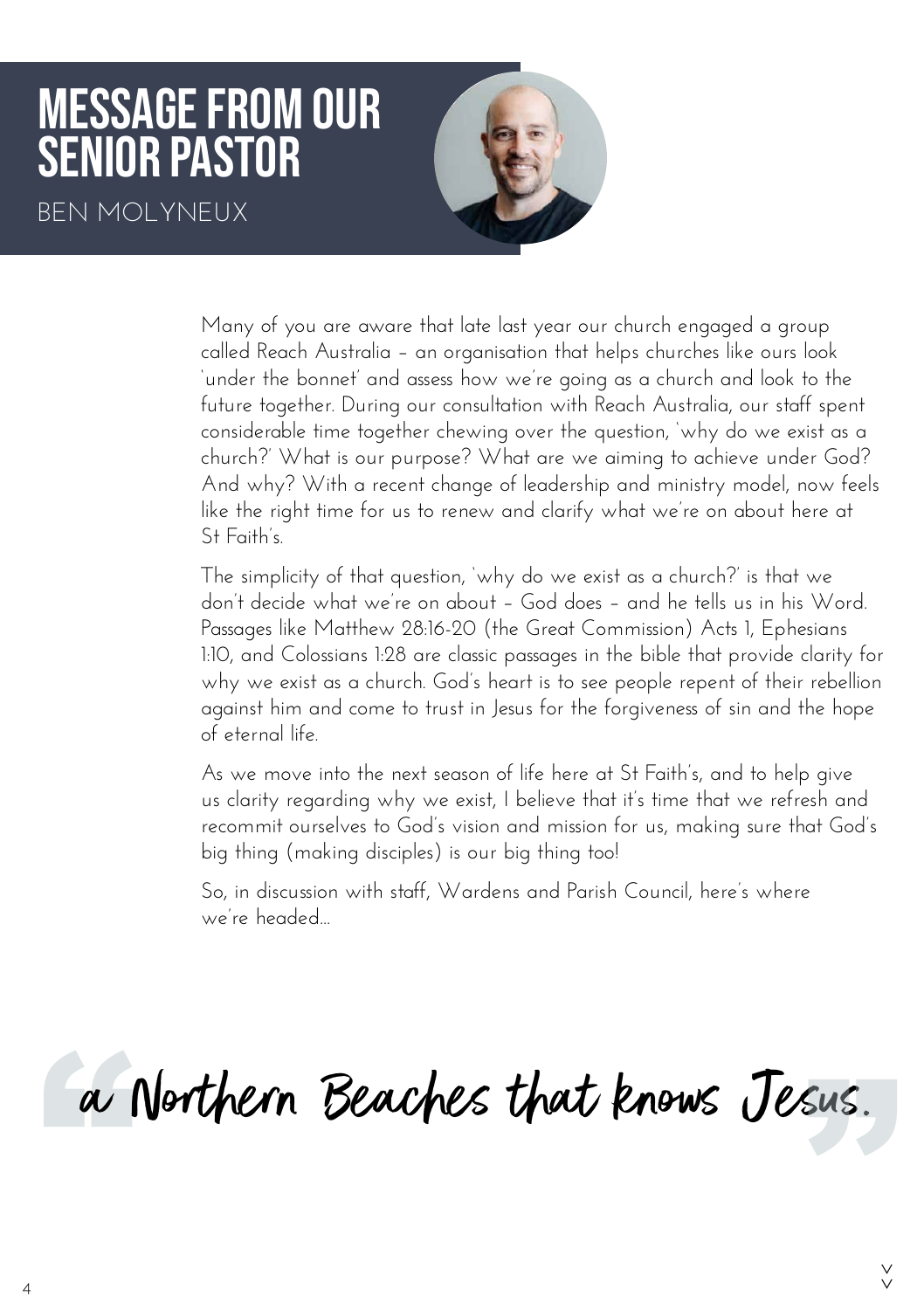As a church we are first committed to serving the Northern Beaches of Sydney by prayerfully proclaiming the good news of Jesus as the only way to salvation. From Manly in the south to Palm Beach in the north, there are over 250,000 people who are stumbling in spiritual darkness, or blinded by pride and idolatry, or living in meaningless despair – and they all desperately need to hear the good news of Jesus and experience transformation that happens only through him. Our church is strategically located halfway along the Northern Beaches, with our church family spread across the whole region. Therefore, our hope and prayer and vision is that God would use us (individually and corporately) to see a Northern Beaches that knows Jesus.

Of course, the scope of God's mission is greater than just our region. Serving God in his purpose for the world means that we are committed to mission beyond the Beaches. We do this in cooperation with other churches, ministries, and mission organisations who we believe will extend our vision for the Beaches to parts of the world that we cannot reach. This includes partnership with missionaries, identifying, training, and sending our own people on mission, along with our regular financial and prayer support of them.

That's a big vision, right? How do we plan on doing this?

We'll do it by getting on with the task that Jesus has given us – to make disciples who grow to maturity in Christ for God's glory. The Lord Jesus commands his disciples to be those who, as they go, make disciples (Matt 28:16-20) – it's in their DNA! This must be our DNA too! To recognise the urgency and need to be sharing the gospel and calling people to faith in Christ, to demonstrate in our words and action obedience to Jesus' commands, to be committed wholeheartedly to God's church, and to know with great certainty the promise of Jesus to be with us as we go till the very end of the age. We exist to fulfil these commands of Jesus - to make disciples who grow to maturity in Christ because they are the means (ie. mature disciples) by which the Northern Beaches, and indeed the world, will find salvation in Jesus.

Over the coming months you'll be hearing and seeing more about these new changes. We believe that this will give us clarity on the things we do at St Faith's (and maybe even clarity on the things we don't do), so that God would be glorified through us and through our church in the years to come as we seek to make Jesus known on the Northern Beaches.

God bless,

Ben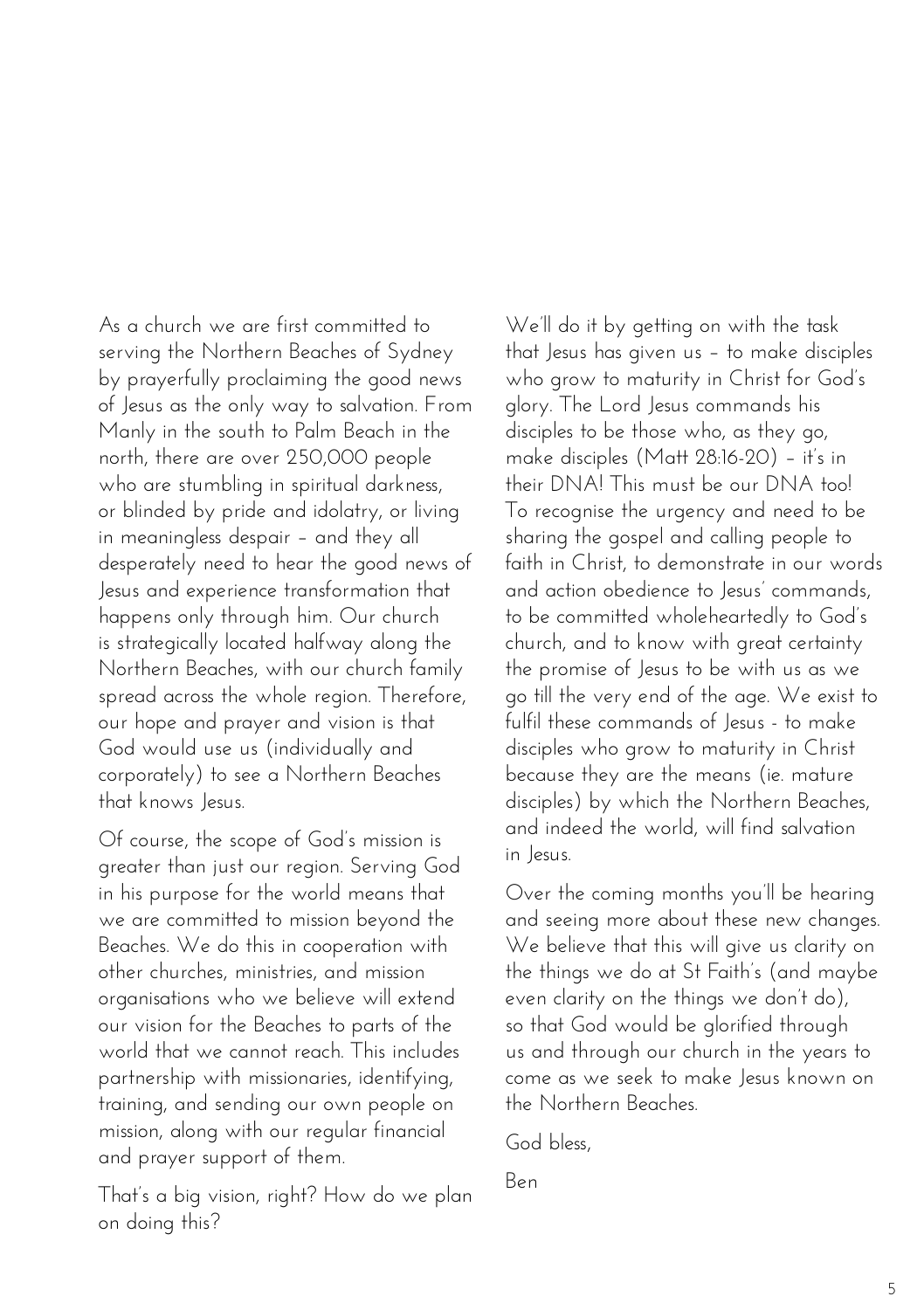# ANGLICA OP **SHOPS**

DEBBIE RODD

In every Anglicare Op shop you'll find an amazing range of hard to find treasures. All stores carry good quality items for men, women and children (apparel, footwear and accessories) and small new gifts (soap and candles). Whether you're after clothing, toys or homewares, you're sure to find something you love at a fraction of the usual price.

Good quality donations are the key to having a successful store and Anglicare is putting the call out for new and used donations of clothing and bags, homewares, toys, books, bric a brac, jewellery, shoes, craft items and manchester.

With so many in need due to floods and high living expenses, now is the time to go through your closets and donate!

Donations will be accepted at the Dee Why store on Wednesdays and Thursdays, but the Anglicare Bin in the St Faiths church carpark is always available.

Dee why OP SHOP also has the Anglicare Food Pantry, where, for \$12, you can fill a grocery bag of essentials.

#### **Dee Why Op Shop**

The Dee Why Op Shop is at Shop 1/20 Howard Avenue just up from the Village Plaza. The local manager is Janine Gill (ex St Faiths and currently worshipping at Narrabeen Baptist church). With her retail experience and artistic flair, the shop is looking very inviting for a browse or for finding a treasure. It is open Monday to Friday from 9.30am - 5pm Saturday 10.00am - 4.00pm.

I started working as a volunteer about a month or so ago and I love every minute. The work is fun and you meet so many different people.

We aim to show Gods love to everyone who walks through the door.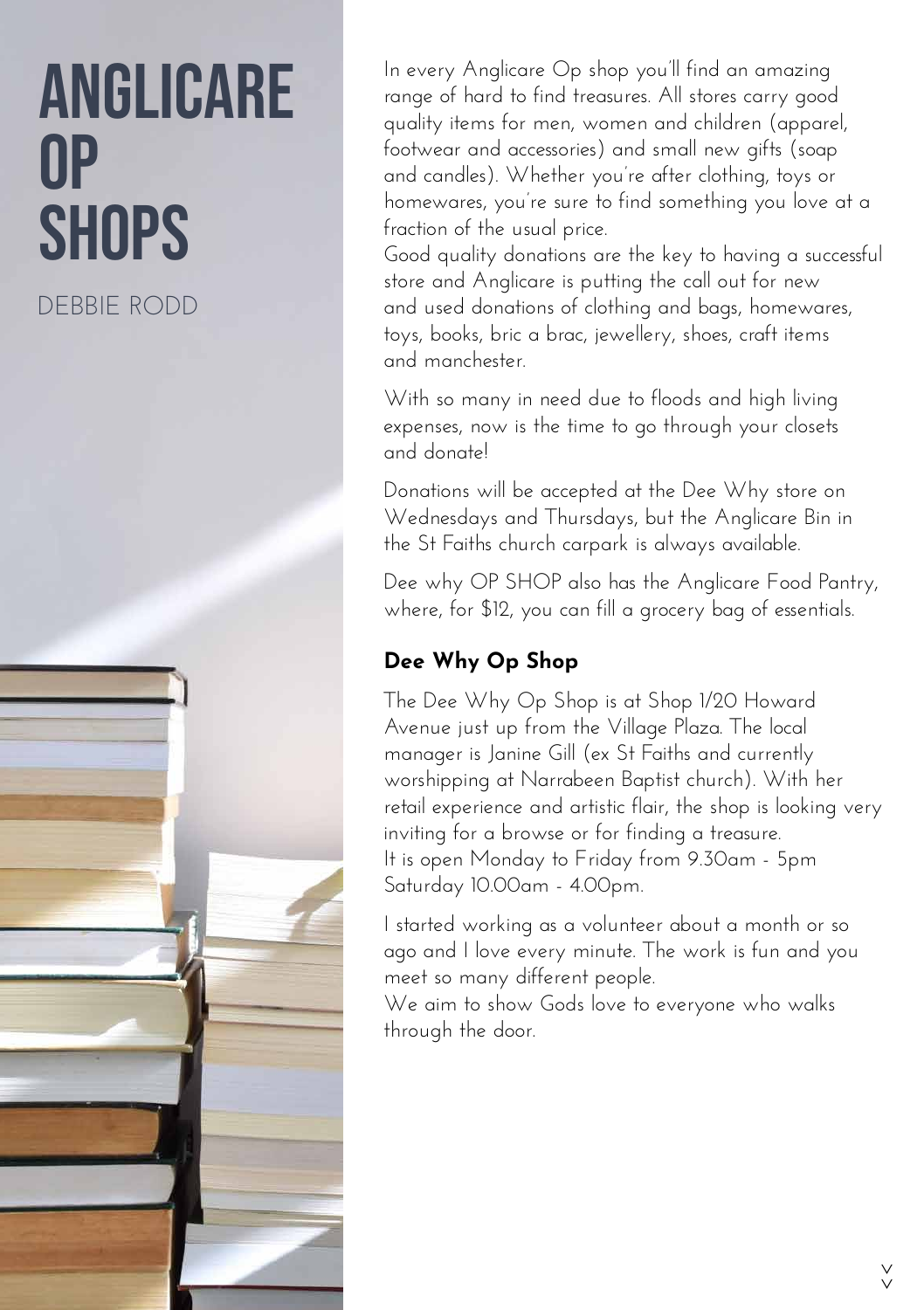I am co ordinating the Books and we love to give away free, any Christian book that is chosen. They are very popular. I would love to build up our collection of Christian books. Do you have any you would like to give away? They will always find a home through Gods guidance.

I am happy to collect them from the church office, or you could drop them off at my place on Collaroy Plateau. Call 0450520404 for directions.

#### **Do you want to volunteer?**

If you have a heart for your local community, Anglicare will welcome you to join our volunteers team. If you love retail and sustainable fashion or are looking to use or gain skills in customer service, an Anglicare Op shop is the place for you.

Tasks that volunteers do in the Op shops:

- Customer service
- Stock preparation
- Housekeeping
- Merchandising/window dressing

Join our team by emailing us at volunteers@anglicare.org.au

Whatever you do, work at it with all your heart, as working for the Lord. Wh<br>you

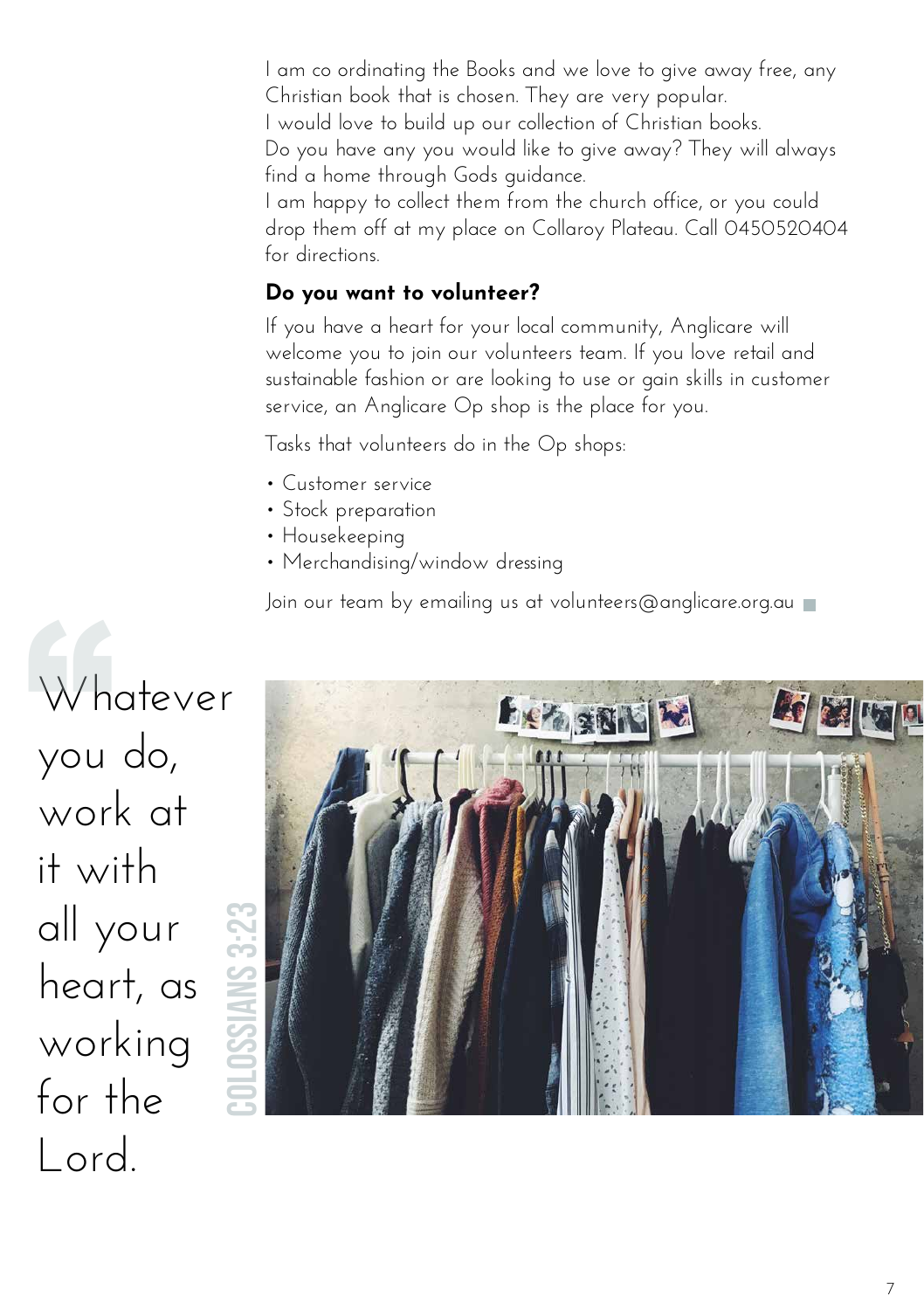STFAITHS.CHURCH

# discover **FAITH · HOPE · LOVE**

#### A faith discovery group for seekers, sceptics & beginners



It's been wonderful to have just finished our newly rejigged Alpha course with Dave Bristow's, the Jones' and the Hutcho's Community Groups. We've had between 40 to 50 people come each week, including a number of guests, amazing food coordinated by Christina Wood and Debbie Rodd, and some great convos around the tables.

While the Gospel is powerful, and God's Word is 'alive and active, sharper than any double-edged sword, penetrating even to dividing soul and spirit' (Heb 4:12), the journey in this process will usually take longer than the four weeks that Alpha affords.

This is why after Alpha we run a 10 week Community Group style format called "Discover: Digging Deeper". It's an excellent opportunity to dig deeper into the material presented at Alpha by looking directly at what the Bible has to say, and the perfect place to continue wrestling with some of those tough concepts and ideas that we have about God, life or the Bible.

We would love your prayers for those who are starting Discover, that those who haven't yet made a commitment to Christ will be led by God's Spirit to do so, and that those who already have a living relationship with Jesus will be further established and built up in their faith.

#### **If you think 'Discover: Digging Deeper' would be good for you, or for someone that you know, please get in touch with Marcus on 0403 972 631, or marcus@stfaiths.org.au to discuss further.**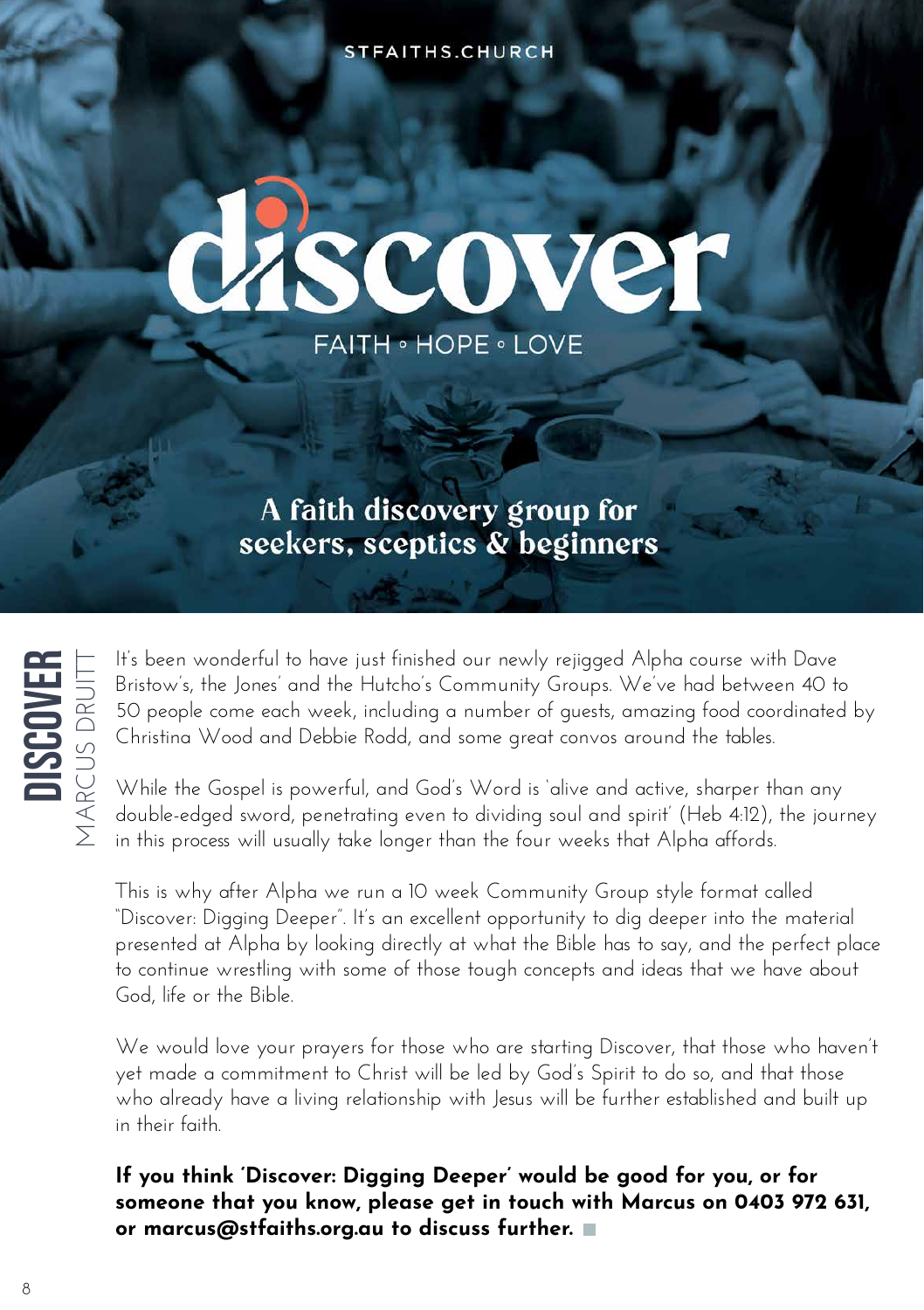

# St Faith's is going on Mission to build God's Kingdom!

What an awesome turnout for our first Chillout Meeting! Thanks everyone who came and for those who were unable to come but have signed up to serve. It's not too late to join us. There are many ways you can serve. Contact Lyndal Foote (lyndal@stfaiths.org.au) or Jordy Molyneux (jordy.molyneux@gmail.com) to sign up or for further info.

#### **INVITE!**

SRE teachers, neighbours, grandparents and families, please personally invite kids who don't know Jesus yet to come along to Chillout. Places fill up quickly so encourage them to get in quick so they don't miss out. Grab some cards from the church foyer, write an invitation on the back and hand them out.



#### **JOIN THE PRAYER TEAM!!**

We are running Chillout because we want to see many, many kids and their families saved from an eternity without God. We will love the kids, teach God's word and have a great time together, but it is the Lord who draws hearts and minds to him. So we need a team of committed pray-ers to pray for the kids and their families in the lead up to Chillout, during Chillout and after Chillout.

Sue Jacobs is leading the Chillout Prayer Team. Please pick up a 'Chillout Prayer' booklet from the Church foyer and email Sue on sue.jacobs276@gmail.com.

#### **SECTION MEETING!! Sunday 19th June 3:30pm**

For all leaders and helpers working with the kids in the sections.

Coordinators of the other teams will be in contact with their teams in the coming weeks.

Chillout Directors, Lyndal Foote and Jordy Molyneux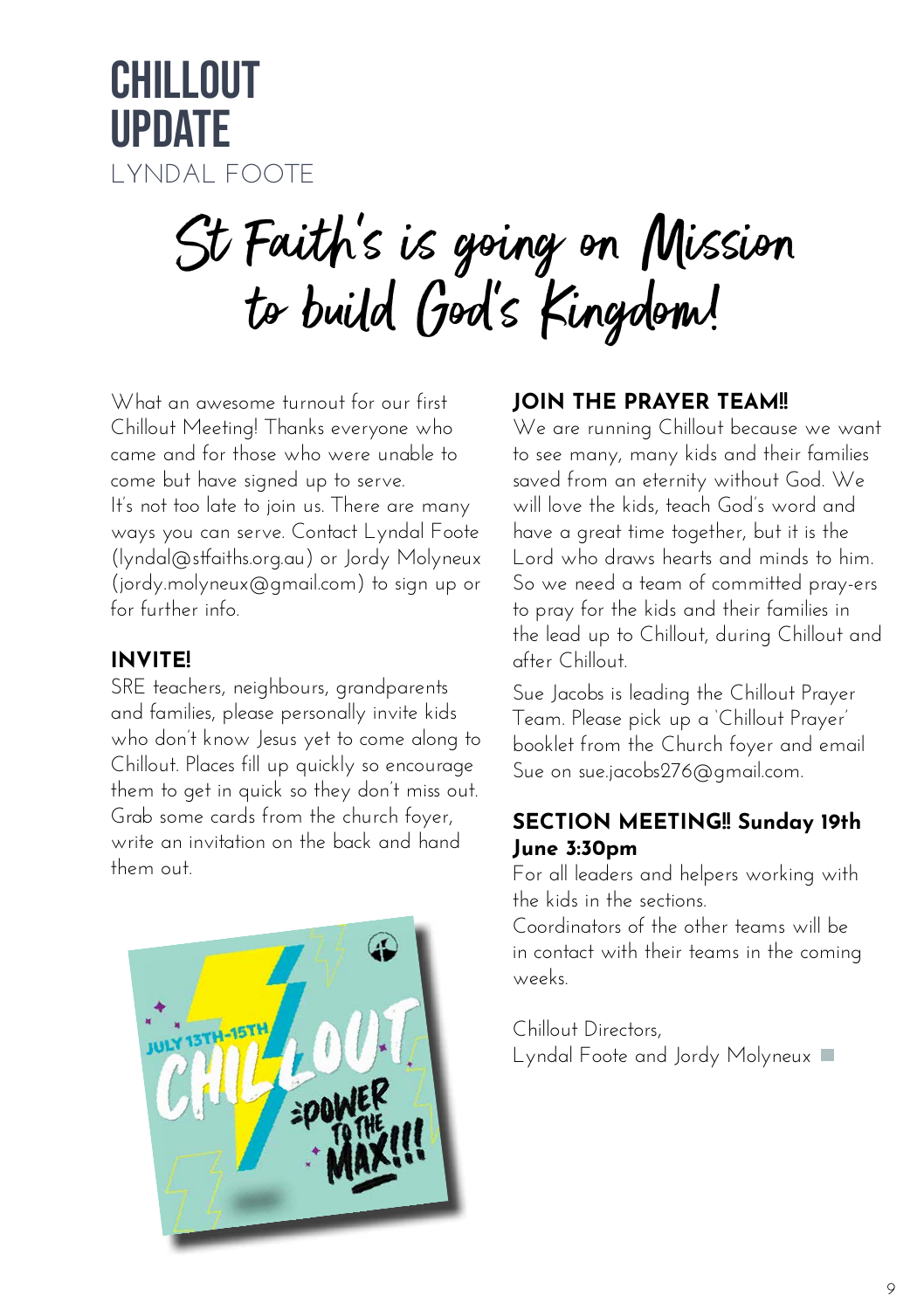#### **FAST FOUR**

#### **FAV MOVIE**

 **Hidden Figures (2016) Inspiring movie based on nonfiction book telling the story of three African American women mathematicians who worked at NASA during the Space Race.**

#### **FAV FOOD**

**Cajun and Creole dishes. Having lived in New Orleans Louisiana, USA for nearly 30 years I enjoy dishes such as Jambalaya, Gumbo , Crawfish pie and Dragos charbroiled oysters.**

**FAVORITE BOOK To Kill A Mocking Bird by Harper Lee.**

**FAVORITE HOLIDAY Trips with my husband to France where we would stay in a small cottage in a village in Provence, and have new adventures every day as we explored the region. A few days in Paris was a highlight each trip. (Atlanta to Paris 8+ hours)**



#### **How long have you been at St Faiths and how did you come to join us?**

I returned to Australia to live about 3 years after my husband died. It was an answer to prayer that I had the opportunity to purchase a villa in the newly constructed section of Warriewood Brook (not ready until March 2016)

n answer to prayer that I<br>chase a villa in the newly<br>riewood Brook (not ready<br>b in New Orleans and<br>her and sister in law in<br>house sit for them while<br>(but not before they had<br>ydney).<br>ember 2015 for the first<br>car and relearn In preparation, I packed up in New Orleans and came to stay with my brother and sister in law in Narrabeen where I would house sit for them while they took an overseas trip (but not before they had helped me to reorient to Sydney).

I came to St Faiths in September 2015 for the first time... having purchased a car and relearned how to drive on the other side of the road.

I met friendly Judith in the process of checking where to park, and once inside was welcomed by Philip and Pru. Soon I was invited for coffee at WWB ...and then Bible Study.

I learned that Merryl and Paul Clarke would be my new neighbours. Thank you Lord. >>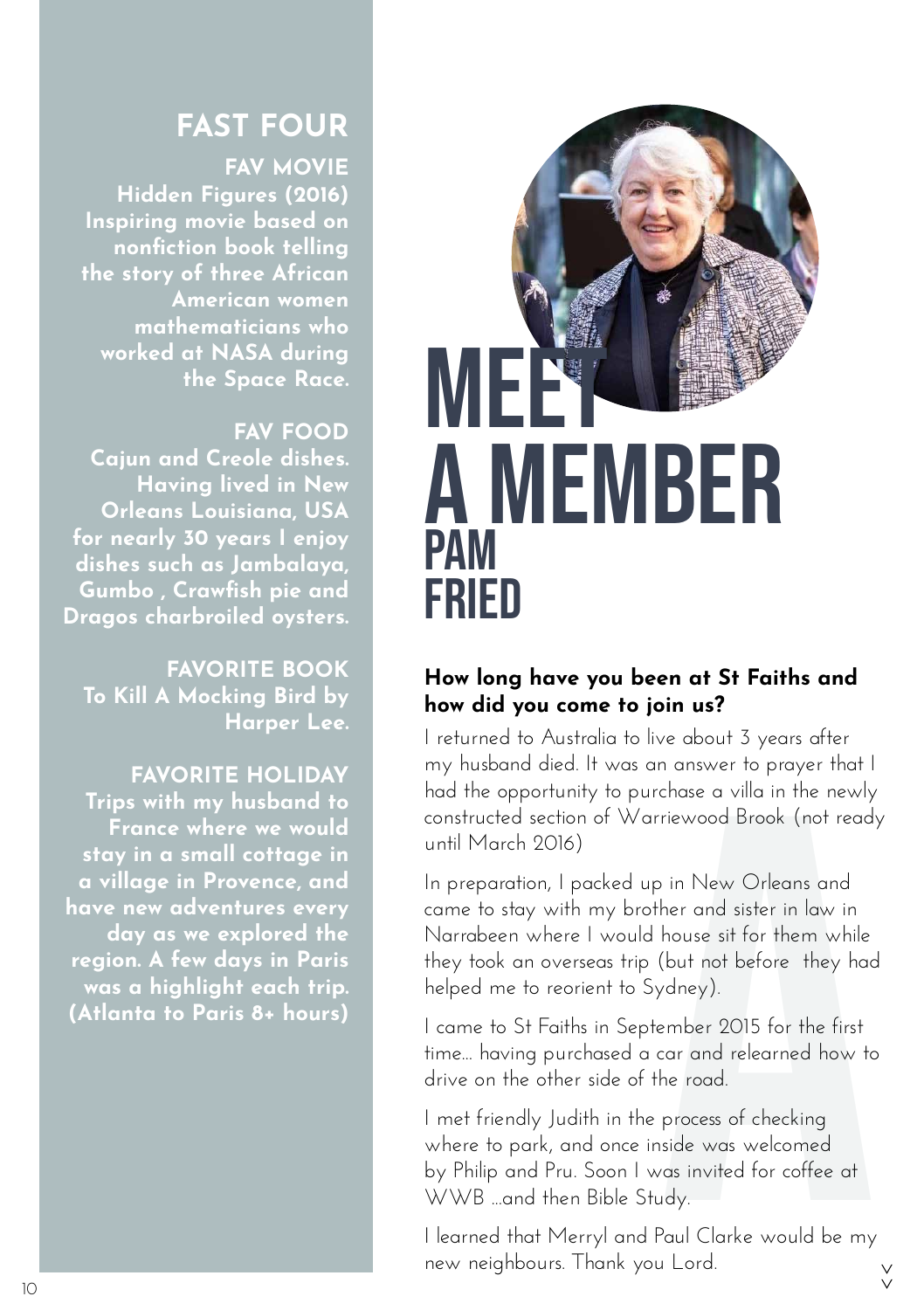#### **How and when did you start following Jesus?**

My mother taught me to say simple prayers to Jesus when I was quite young. My brother and I were taught to say Grace especially before the evening meal.

I attended Sunday School at St John's Anglican Church in Bega from the age of 5. It was a happy time ...call me sentimental , but I still have books which were Sunday School prize for attendance! My grandmother gave me a bible when I was 8 (King James).

evening med.<br>
Lattended Sunday School at St John's Anglican<br>
Church in Bega from the age of 5. It was a happy<br>
time ...call me sentimental , but I still have books<br>
which were Sunday School prize for attendance!<br>
My grandm Fast forward to preparation for confirmation which was a serious and special time when the Bishop of Canberra / Goulburn came to confirm us. For the last two years of High School I attended SCEGGS Darlinghurst as a boarder. Scripture was a school subject with exams in those days. As boarders we attended 8am Communion and Evensong each Sunday at St Johns Darlinghurst, and regular School Chapel services. I have always been moved by music and I loved the sound of so many voices singing God's praises.

The highlight of following Jesus, was attendance at the 1959 Billy Graham Crusade at the Sydney Showground, Moore Park location with some of my teachers college friends.

#### **How are you involved at church?**

Now 6 years later, I have found a wonderful church home with the 8:30am Traditional Church congregation. It is a pleasure to serve on the Welcoming Roster and the Reading Roster and to attend the Quilting group each Thursday. I appreciate the strong Bible teaching at this church and the opportunity to study the Bible in a small group each week.

I love singing hymns in worship too.

## The earth.<br>
The mismight of tollowing Jesus, was dientated<br>
Sing to<br>
Sing to<br>
The LORD, How are you involved at church?<br>
The LORD, How are you involved at church?<br>
Praise his<br>
the sydem Counter of the S30am Traditional Chu Sin<br>NLC Sing to the LORD a new song; sing to the LORD, all the earth. Sing to the LORD, praise his name; proclaim his salvation day after day. PSALM 96:1-2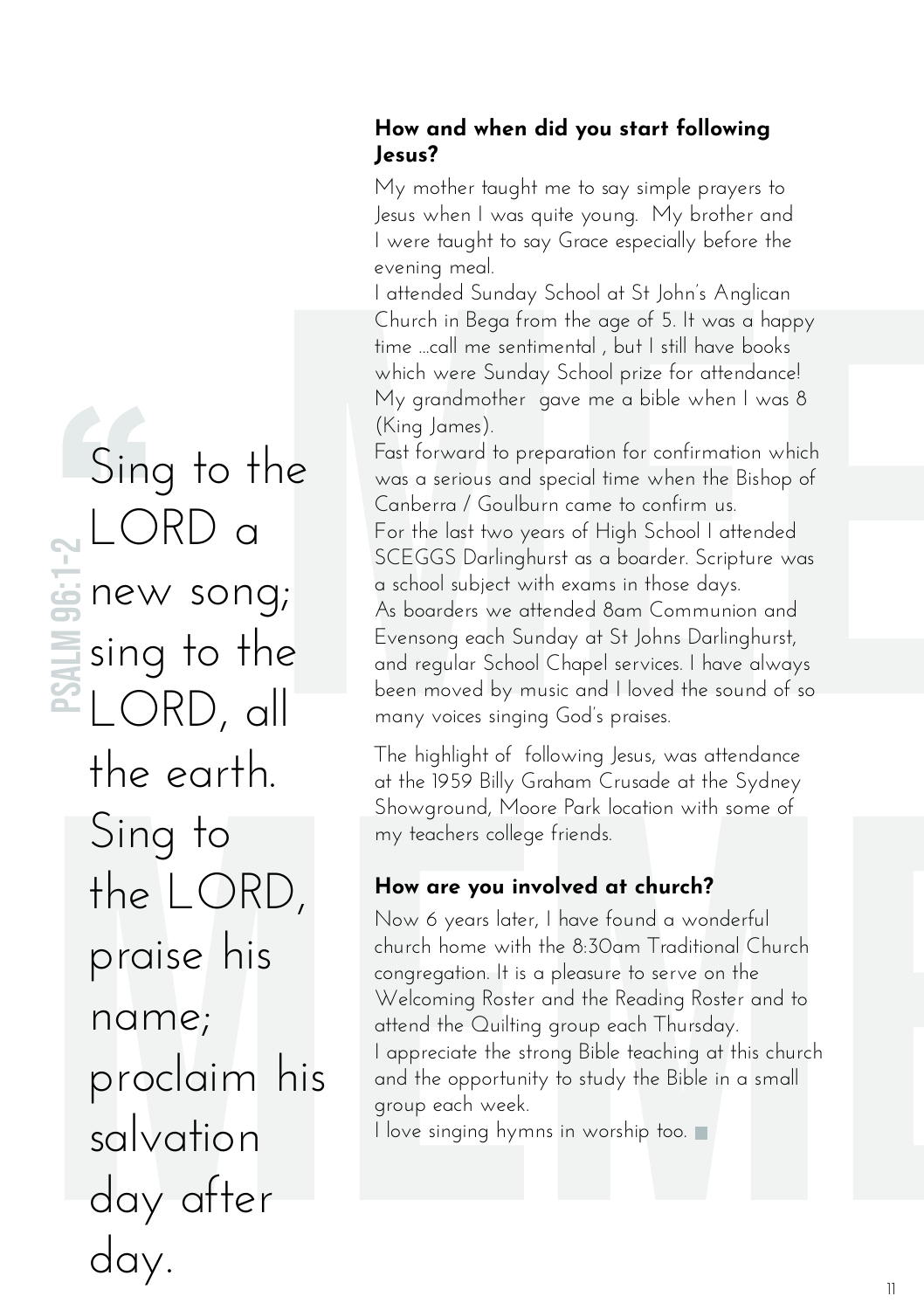

## EQUIP 2022

#### **Sat 18 June 9AM - 4PM**

EQUIP 2022 is almost here!

EQUIP is an annual bible teaching conference by women, for women.

This year the bible talks will be on the book of Lamentations - "The City of Tears". The speakers are Annabel Nixey and Di Warren.

The last 2 years have been hard for so many of us, in so many ways. Come along and be refreshed by God's word and spend the day refreshing your soul and being with one another.

I would love you to join us for a wonderful day of fellowship and great bible teaching.

EQUIP is also a great opportunity to catch up with your sisters from other congregations within St Faiths.

Lunch and morning tea are provided.

So looking forward you seeing you all there!

Love Rosemary

#### **Cost \$30. Register via the Connection Point**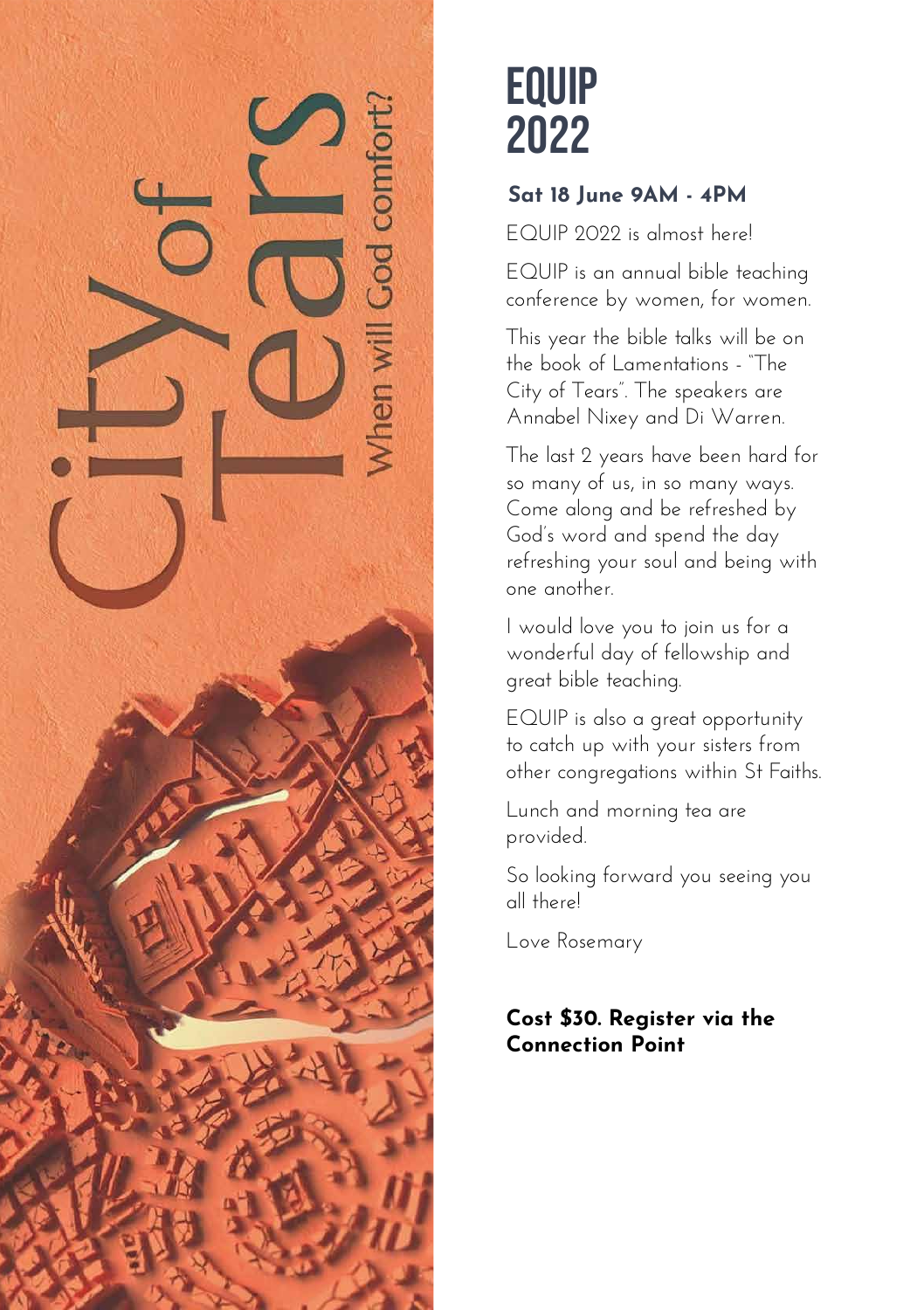## tax **DEDUCTABLE** giving

As we approach the end of the financial year, you may be considering useful areas of giving that may provide a tax deduction. Below are three opportunities to partner with St Faith's in this way:

**1. The Necessitous Needs Fund** was established to assist people in 'extreme need' where most circumstances are insufferable and usually involve a financial implication. Each request is considered on its merits and this fund has been a source of great blessing and encouragement to many people in times of deep need.

#### **Name: Anglican Parish of Narrabeen - Necessitous Needs Fund BSB: 032 098 A/C: 244295**

**2. Northern Peninsular SRE** (Cromer Campus) funds a permanent teacher at Cromer High who is responsible for delivering the scripture classes each week. This is funded through the generosity of individual supporters. We are blessed to have Rachel Purcell as our teacher in the school at present.

#### **Name: NPSRE Association BSB: 032 098 A/C: 152286**

**3. Christian Education Building Fund** provides parishioners a tax effective way to contribute towards Christian education and the maintenance of facilities where this education takes place – ie. the church!

#### **Name: Anglican Parish of Narrabeen - Christian Education Building Fund**

**BSB: 732 192 A/C: 070102** 

## **COMMUNITY NEWS**

#### **Congratulations-**

Demi-Rose Reeves and Calvin Stead's wedding on 4th June

#### **Those unwell:**

Rosemary Irwin Larry Tolnay Robyn Ohlsson Sean Foley Deborah Hunter Anne Robinson Margaret Hext

Andrew Channon Alison Pryde Kerry Nagel Max and Imelda Krause Amy Spinks Isabelle Furness Andrew Coster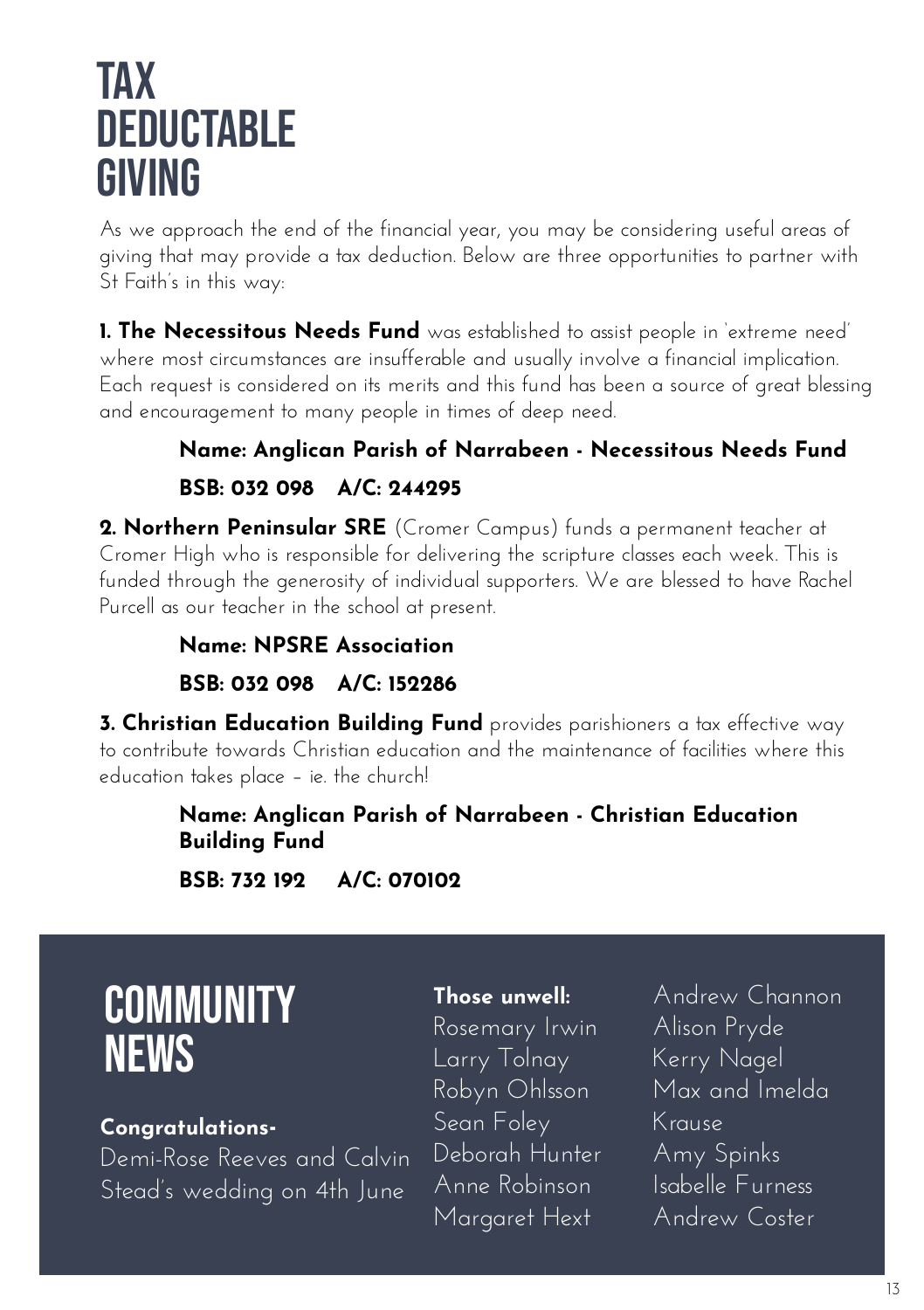## JUNE PRAYER **DIARY**

| WED <sub>1</sub> | Please pray for the smooth running of WAC AND WARRIEWOOD BROOK<br><b>CHAPLAINCY</b> while Colin is on leave in June. Pray for safe travel for Colin<br>and Trudie Sheehan visiting their daughter and her family in Finland this month.<br>Pray it is a wonderful time catching up with them. Pray for Chaplain's Deborah<br>and Carol as they continue to care for Warriewood Brook residents during this<br>time. Pray that those who are unwell, or grieving will look to God for comfort and<br>will know of His love for them.                                                                                                                                                                                                                                                                                                                                      |
|------------------|--------------------------------------------------------------------------------------------------------------------------------------------------------------------------------------------------------------------------------------------------------------------------------------------------------------------------------------------------------------------------------------------------------------------------------------------------------------------------------------------------------------------------------------------------------------------------------------------------------------------------------------------------------------------------------------------------------------------------------------------------------------------------------------------------------------------------------------------------------------------------|
| THU <sub>2</sub> | MISSION - IRWAN AND CATHERINE - AFES at WOLLONGONG<br><b>UNI</b> - Pray for the preparations of the Mid Year Conference on "Relationship"<br>(6-8 June). Pray for the students to keep fixing their eyes on Jesus as they<br>navigate University life leading to semester exams. Pray for A (Saudi Arabia) and<br>U (Pakistan) and Jaxon (Lismore), may the Lord have mercy on them opening<br>their heart to accept Jesus as their Lord and Saviour as Irwan meets with them<br>weekly. Pray for healing in our family as we all have been unwell from ongoing<br>cold (more than a month now). Pray for the Yazan's family, a new Syrian<br>Refugee with their 6 children, who are just being settled in Wollongong - that we<br>can more than just show them Christ's love practically but also share the word of<br>eternal life, the True and Sound Refuge to them. |
| FRI 3            | Give thanks for the 13 newish people who have done <b>Belong</b> Arvo's with<br>us. Pray that they will all settle in well at St Faith's and become part of a<br>Community Group and join us on mission to see a Northern Beaches that knows<br>lesus!                                                                                                                                                                                                                                                                                                                                                                                                                                                                                                                                                                                                                   |
| SAT <sub>4</sub> | Pray for Demi Reeves and Calvin Stead as they start their married<br>life together today. Pray God would strengthen them to love and serve one<br>another in marriage and that their marriage might be a reflection of God's love<br>for his people. Pray that the gospel is proclaimed clearly today in the wedding<br>ceremony.                                                                                                                                                                                                                                                                                                                                                                                                                                                                                                                                        |
| SUN <sub>5</sub> | Pray for Neil Souter preaching across all services this weekend at St<br>Faith's on Exodus 6. Pray also for Michael Aitken as he preaches at<br>WAC today. Pray for God to speak through them to encourage and strengthen<br>the members of each congregation                                                                                                                                                                                                                                                                                                                                                                                                                                                                                                                                                                                                            |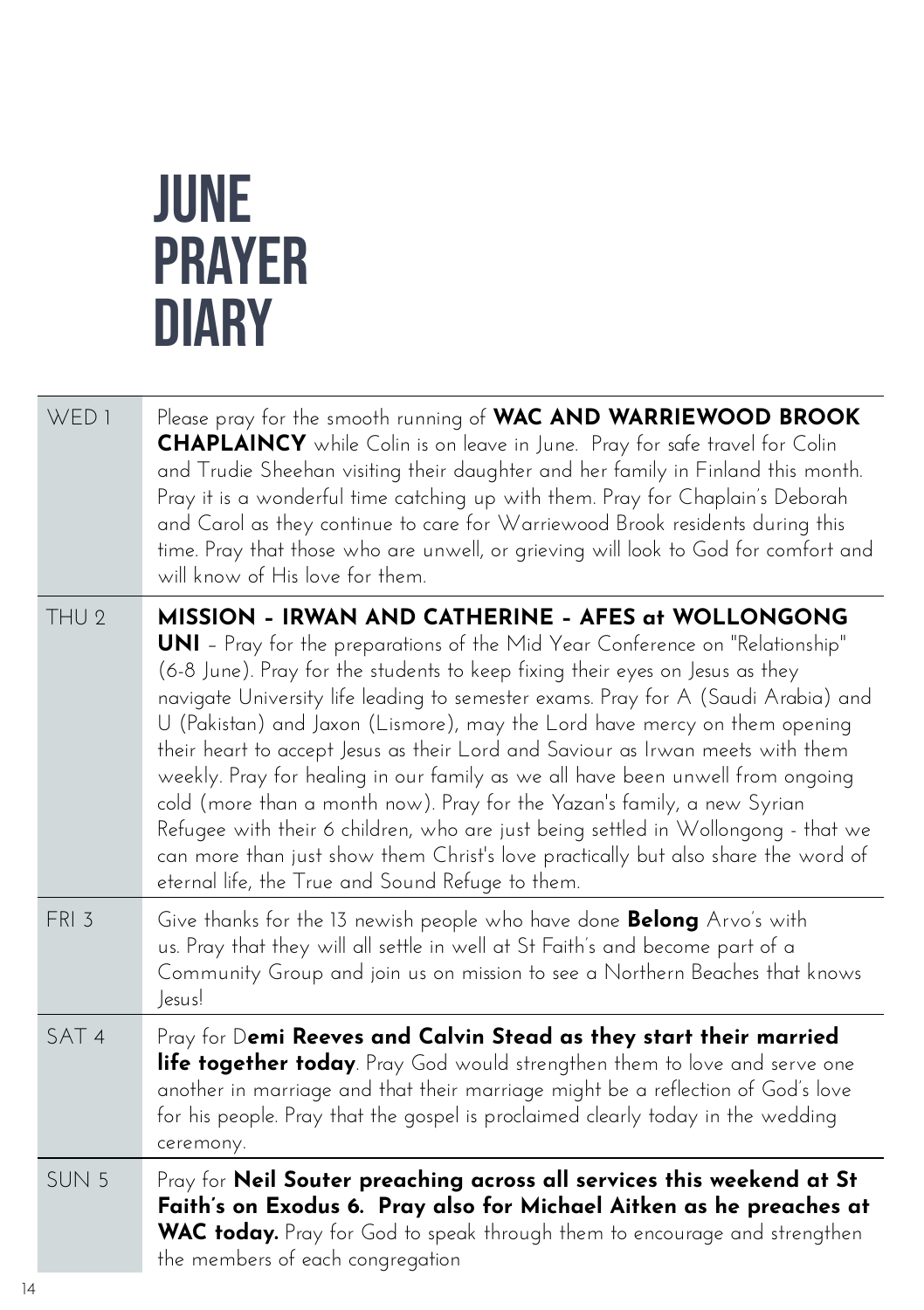| MON 6            | <b>WAR VETS</b> – Give thanks Chaplain Tony Bradford and his wife Gina have<br>recovered well from covid. In the village at the 'War Vets' they still have periodic<br>lock downs because of covid, please pray that these become less in frequency.<br>Pray for Tony and Gina as they will be on holidays from the second and third<br>week of June. Pray they can catch up with their wider family and be restored<br>emotionally, mentally, physically and most importantly spiritually.                                                                                                           |
|------------------|-------------------------------------------------------------------------------------------------------------------------------------------------------------------------------------------------------------------------------------------------------------------------------------------------------------------------------------------------------------------------------------------------------------------------------------------------------------------------------------------------------------------------------------------------------------------------------------------------------|
| TUE <sub>7</sub> | Give thanks for the guests who attended <b>Alpha</b> . Pray the Spirit will powerfully<br>be at work in their hearts convicting all to admit that we all fall short of God's<br>standards, to believe that Jesus is the only way to be reconciled to God, and to<br>commit their lives to Jesus as the risen Lord of their lives.                                                                                                                                                                                                                                                                     |
| WED 8            | Pray now for Discover: Digging Deeper, as a group continue to explore the<br>gospel in a smaller bible study format. Pray for a cohesive group, productive<br>conversation, and that people will feel confident to be vulnerable. Pray that God's<br>Spirit will continue the good work he has begun.                                                                                                                                                                                                                                                                                                 |
| THU 9            | MISSION - MEAGAN LLEWELYN - AFES at SYDNEY UNI - John is<br>home! But now we have to figure out what life looks like together again. Please<br>be praying for patience and wisdom as we adjust. Mid year conference prep<br>and invites are in full swing! With only a month left to register. Please be praying<br>that God would be working in students hearts to see them come to Ancon, and<br>prepare for semester with a week in God's word! And also as I prep my teaching<br>Segment, pray God will be at work though his spirit as I prepare.                                                |
| <b>FRI 10</b>    | Pray for Chillout Camp on 13th-15th July. Pray for Lyndal and the team of<br>volunteers as they prepare for the camp. Pray for wisdom as they make decisions<br>on how best to organise the schedule and for energy needed in putting all details<br>together for the camp. Pray for SRE teachers to promote Chillout, that they,<br>congregation members and kids will be diligent, bold and courageous in inviting<br>kids to come along. Pray many children from the community will want to come<br>along and that children who do not know Jesus yet will be quick to sign up early.              |
| <b>SAT II</b>    | Pray those elected at last month's Federal Election will work honestly for the<br>good of our nation. Ask God to impart his wisdom to all who propose policy, that<br>their promises may serve those in greatest need.                                                                                                                                                                                                                                                                                                                                                                                |
| <b>SUN 12</b>    | Give thanks for Archbishop Kanishka Raffel preaching at St Faith's today.<br>Pray that our hearts would be open to hearing and applying God's word in our<br>lives and move us to continue to follow Jesus more faithfully. Pray for a joyful time<br>of fellowship as we gather across two services this weekend.                                                                                                                                                                                                                                                                                    |
| <b>MON 13</b>    | <b>ESL</b> - We thank God for His hand on ESL this term and for carrying and<br>empowering our teachers and team. Give thanks too for the new students that<br>are coming along to class. Pray they will settle in quickly and feel comfortable.<br>Pray former students will return as covid confidence increases, and that our classes<br>will grow. Pray for us as a team, that we will continue to grow our relationships<br>with students, that we will show them Christ's love, and that more students will<br>want to talk about Jesus, both in Bible Study and in our conversations with them |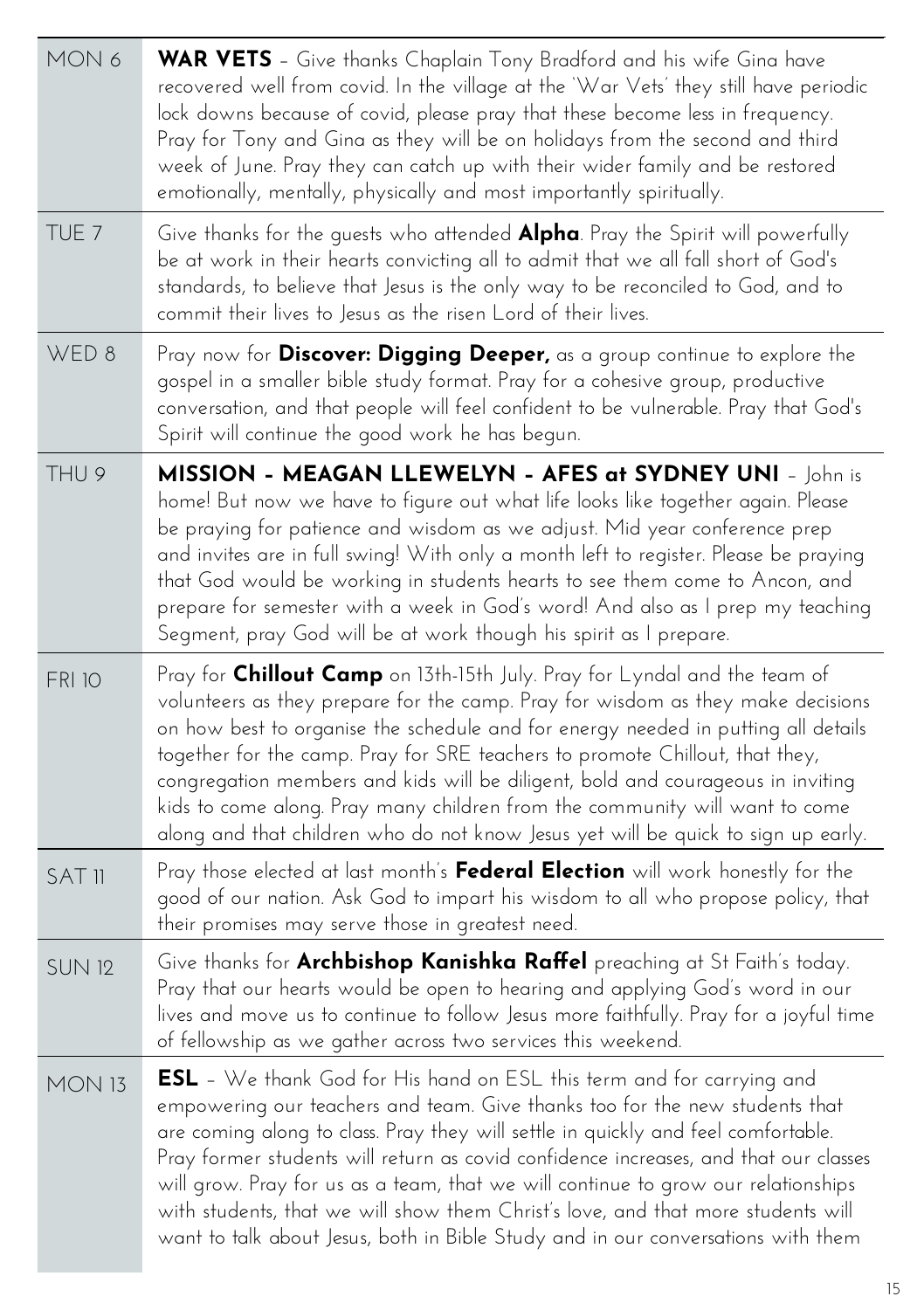| <b>TUE 14</b> | Student Minister Renee Miles - Please pray for effective preparation, peace,<br>perspective and focused self care for Renee and the other Moore College students<br>sitting their first semester exams from the 14th to 17th June.                                                                                                                                                                                                                                                                                                                                                                                                                                                                                                                |
|---------------|---------------------------------------------------------------------------------------------------------------------------------------------------------------------------------------------------------------------------------------------------------------------------------------------------------------------------------------------------------------------------------------------------------------------------------------------------------------------------------------------------------------------------------------------------------------------------------------------------------------------------------------------------------------------------------------------------------------------------------------------------|
| <b>WED 15</b> | MISSION - DAN AND LIV WEBSTER - NAMIBIA EVANGELICAL<br>AND THEOLOGICAL SEMINARY - Thank God for Dan's great experience<br>while being on NETS mission last month. Give thanks the students at NETS are<br>learning and growing and for the power of simple gospel words to transform<br>lives, where they saw many people commit themselves to Christ. As well as<br>the mission highlighting the power of the simple gospel words, the mission also<br>highlighted the need for gospel training in other parts of Namibia. Ask God that<br>Christian leaders around Namibia would be able to access training, perhaps<br>through NETS. Pray for baby Christians converted on the NETS mission, that<br>they would take root and become fruitful. |
| THU 16        | <b>Ukraine</b> – Continue to pray for the people of Ukraine and those who are still<br>trapped in the conflict, who are suffering, anxious and fearful. Pray for comfort<br>for those who have lost loved ones and healing for those who are injured.<br>Pray for the leaders with power over the war, for wisdom, discernment and<br>compassion to quide their decisions.                                                                                                                                                                                                                                                                                                                                                                        |
| <b>FRI 17</b> | Pray for Marcus and Philip preaching this weekend at St Faith's and<br>at WAC. Pray for wisdom and insight into God's word and that God's Spirit<br>would guide them as they preach from Exodus 10, so that they can rightly pass<br>on God's message to us.                                                                                                                                                                                                                                                                                                                                                                                                                                                                                      |
| <b>SAT18</b>  | <b>EQUIP</b> - Give thanks for the Equip women's conference which began in<br>1999 and has now grown into a large Bible teaching ministry for women in<br>Australia. Pray for all the women who will be attending today at various locations<br>via livestream. Pray they will be encouraged as they delve into the book of<br>Lamentations and hear God's Word read to them. Give thanks for the speakers<br>- Annabel Nixey, Di Warren and others. Give thanks for Rosemary and the<br>team of women from St Faith's, who have been planning and preparing for the<br>conference for those attending at church.                                                                                                                                 |
| <b>SUN 19</b> | Pray for <b>Chillout section meetings</b> today, for team cohesion and connection,<br>for Coordinators Nicci, Nicole and David to trust God as they lead and for the<br>Holy Spirit to work in the Children's hearts in preparation for hearing the good<br>news of Jesus.                                                                                                                                                                                                                                                                                                                                                                                                                                                                        |
| <b>MON 20</b> | Trent McGrath and The Village Church (TVC) in Jindabyne – Please<br>pray that God will provide a Christian business or entity to lease part of our<br>church land so that through the lease income our ministry might be funded for<br>future years.                                                                                                                                                                                                                                                                                                                                                                                                                                                                                              |
| <b>TUE 21</b> | Pray for the <b>female bible study leaders</b> that God would help them to care<br>for and love those in their groups. Pray the leaders will have time in God's word<br>for preparation each week and keep pointing the women to Jesus. Give thanks for<br>Rosemary, Sarah, Bev and other women who lead bible study each week that<br>they will be encouraged.                                                                                                                                                                                                                                                                                                                                                                                   |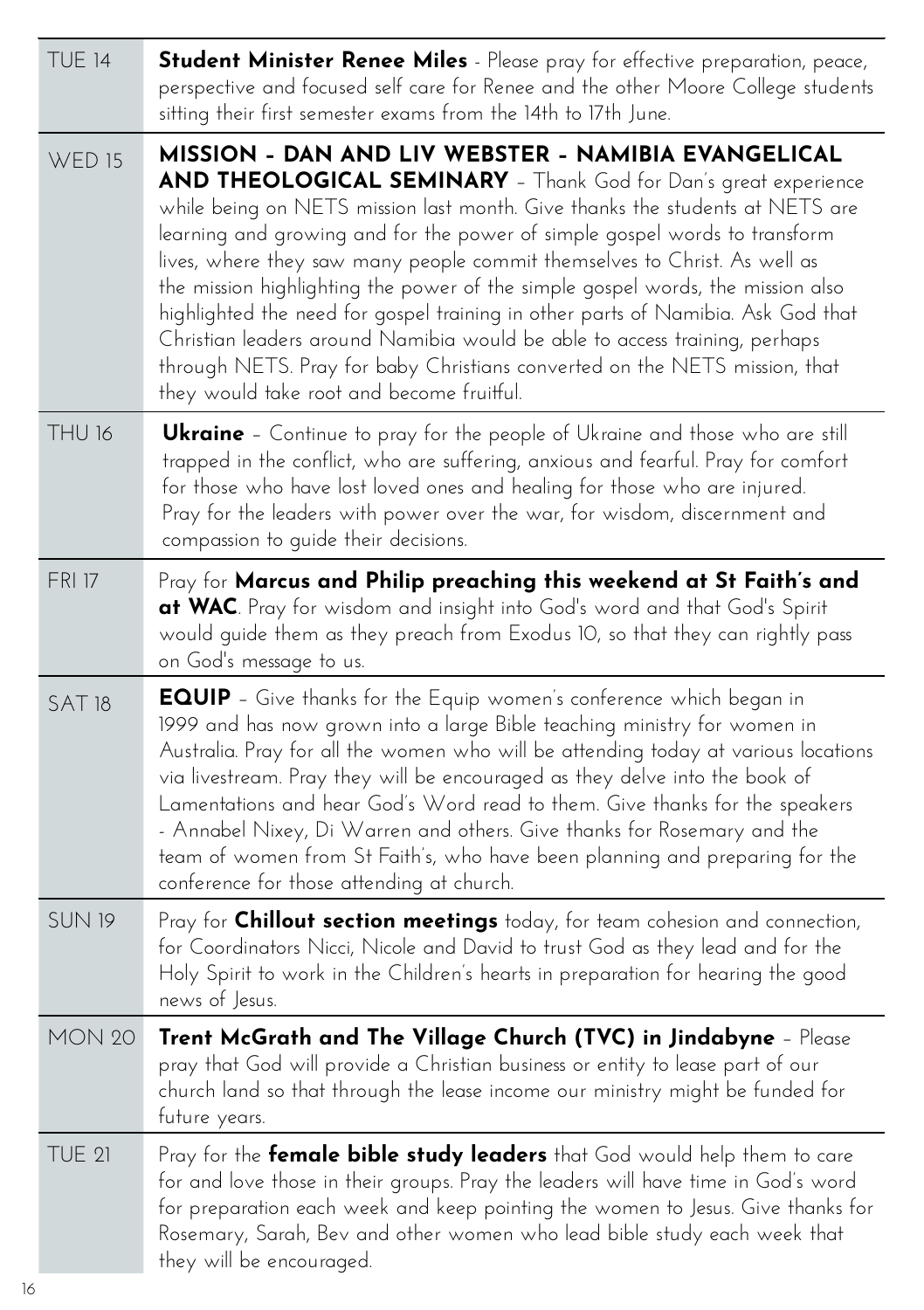| <b>WED 22</b> | THE COMMUNITY PANTRY - Praise God for his continued provision as we<br>continue to serve our guests and build relationships with them. We are thankful<br>for our wonderful volunteers who continue to cook, serve, wash up, set up, pack<br>away, entertain and engage with our guests. We pray that God will soften hearts<br>and stir minds of those who have attended the recent Alpha course. Pray that our<br>needs for replacement kitchen equipment can be met.                                                                          |
|---------------|--------------------------------------------------------------------------------------------------------------------------------------------------------------------------------------------------------------------------------------------------------------------------------------------------------------------------------------------------------------------------------------------------------------------------------------------------------------------------------------------------------------------------------------------------|
| <b>THU 23</b> | <b>COTTAGE COUNSELLING CENTRE</b> - Thank God for each of The Cottage<br>counsellors who are committed to bring healing in whatever way they are able<br>to the clients they meet with. Pray for ongoing financial provision to be able to<br>provide counselling for many families who would otherwise be unable to afford<br>this counselling assistance. Thank God for his financial provision for The Cottage<br>through donations and grants over the many years.                                                                           |
| <b>FRI 24</b> | <b>LIGHTHOUSE AND SOULIES</b> - Pray the children and youth keep coming<br>along and build friendships amongst the others. Pray they are encouraged each<br>week and be bold enough to tell their friends about Jesus and invite them to<br>come along each Friday. Give thanks for the Soulies and Lighthouse leaders and<br>ask that God would continue to sustain them in their service to the young people<br>in our church. Pray for these leaders that they will be prioritising their faith and<br>continually growing so they lead well. |
| <b>SAT 25</b> | Pray for Neil as he preaches across all services at St Faith's on Exodus<br>12 and for <b>Bill Graham preaching at WAC</b> . Pray we respond with gladness<br>that God is always our refuge.                                                                                                                                                                                                                                                                                                                                                     |
| <b>SUN 26</b> | Pray for the <b>New-ish</b> event happening today. Pray that many new people to St<br>Faith's will take the first step in joining us on mission to see a Northern Beaches<br>that knows Jesus.                                                                                                                                                                                                                                                                                                                                                   |
| <b>MON 27</b> | Give thanks for our <b>Welcome Teams</b> at St Faith's. Pray that they will welcome<br>visitors and help care for all our members at our services. Pray that the Teams<br>will welcome like Jesus welcomes us in His grace and help people connect with<br>one another.                                                                                                                                                                                                                                                                          |
| <b>TUE 28</b> | <b>Parish Council</b> - Pray for the parish councillors and wardens as they meet<br>tonight; Give thanks for their commitment to serve and pray for wisdom as they<br>make decisions on behalf of the wider church community.                                                                                                                                                                                                                                                                                                                    |
| <b>WED 29</b> | <b>GUMNUT KINDY</b> - Give thanks for the staff at Gumnut and the wonderful<br>work done in educating the little children in their care. Pray for wisdom and<br>guidance and for good relationships between the teachers and the parents. Thank<br>God for the committee and pray for wisdom in decisions and planning for the<br>future.                                                                                                                                                                                                        |
| <b>THU 30</b> | <b>CHILL OUT CAMP</b> - Pray for the directors Lyndal and Jordan and the<br>teams as they put the finishing touches on their preparations, the music team,<br>set and design, Bible talks, games, craft and activities, Welcomers and café and<br>preparations for Chillout church.                                                                                                                                                                                                                                                              |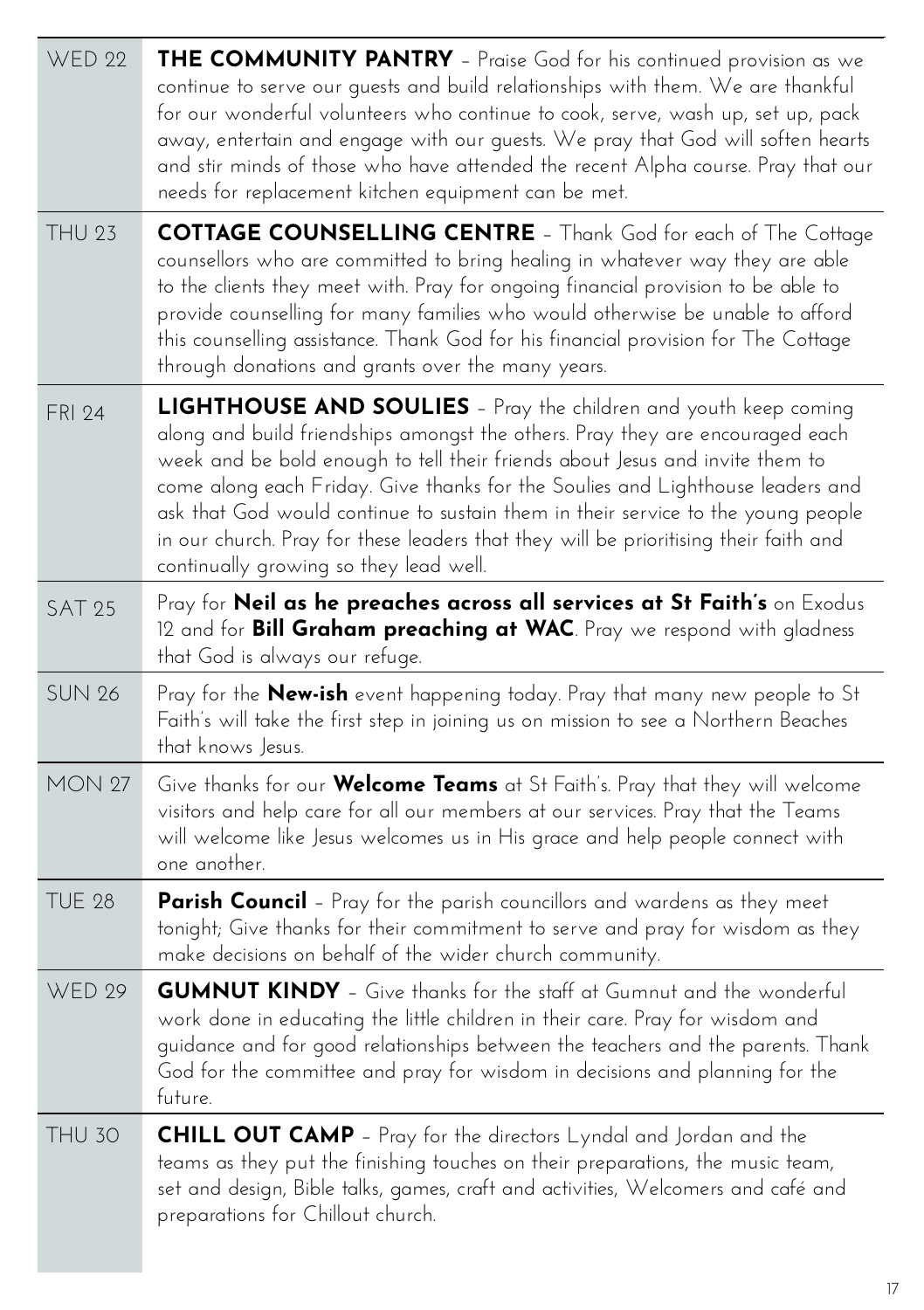a Northern Beaches that knows Jesus.

18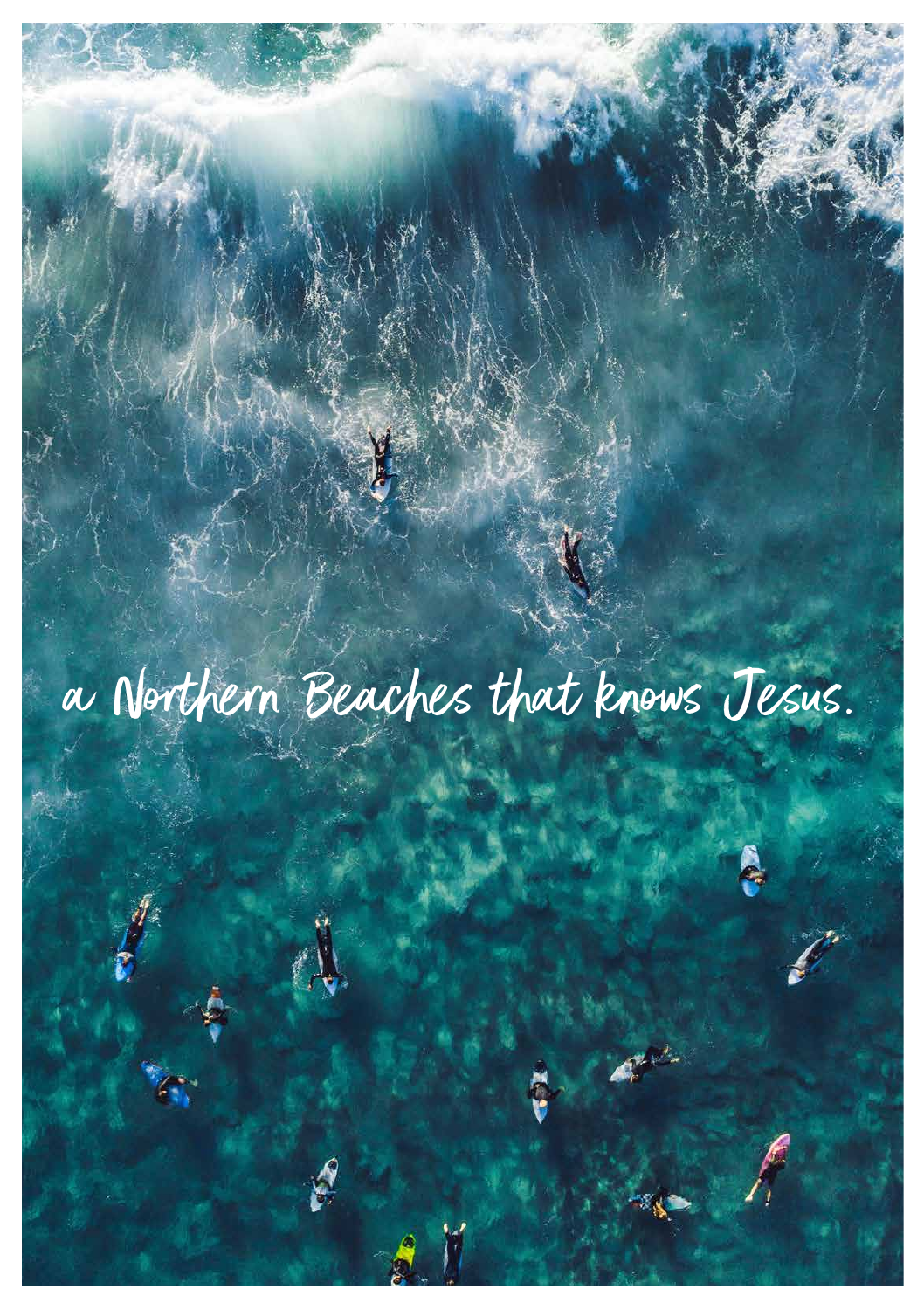

# **ARCHBISHOP** Kanishka Raffel

Sunday 12th June

Combined Weekend Services 10am & 6pm